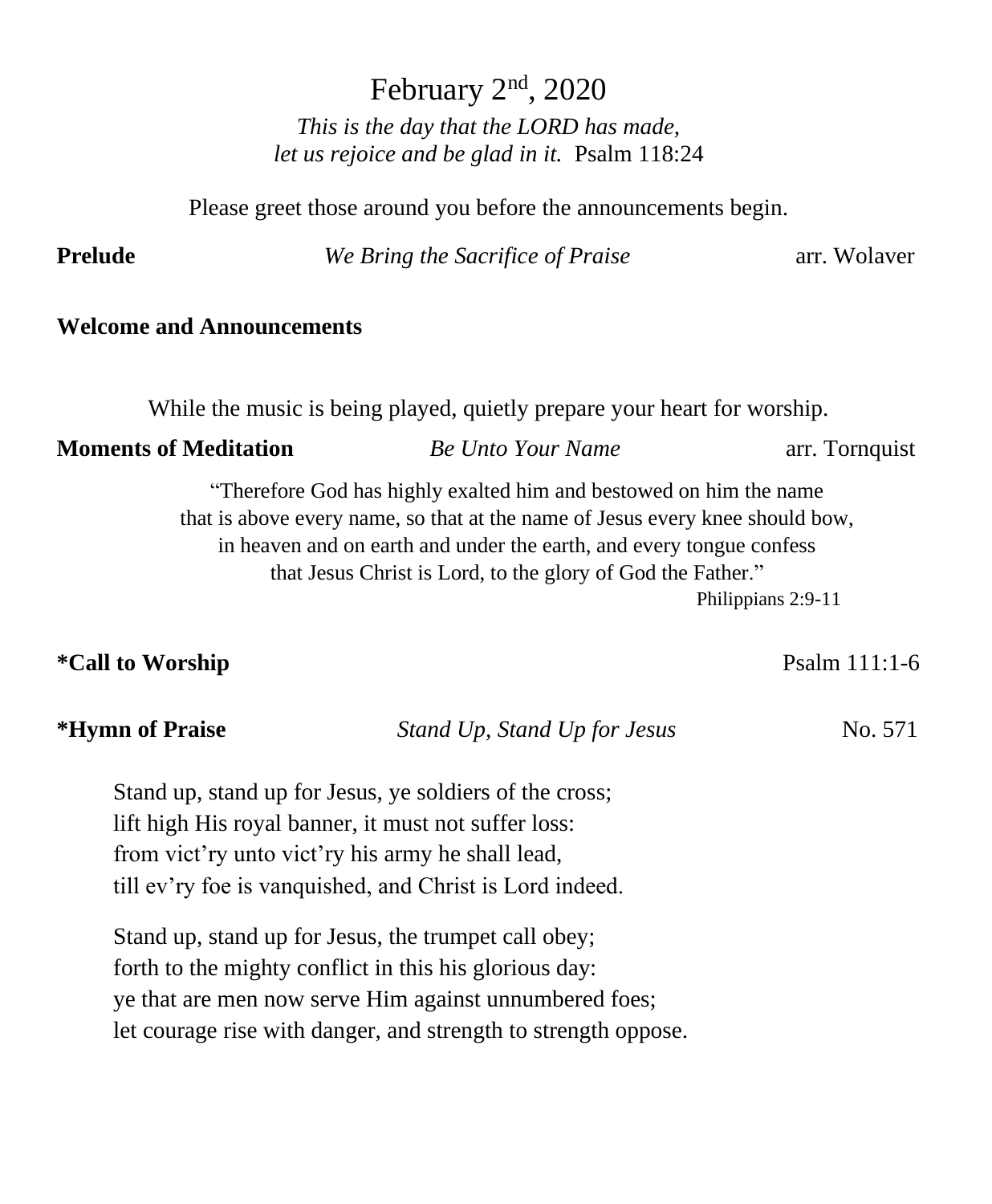Stand up, stand up for Jesus, stand in His strength alone; the arm of flesh will fail you, ye dare not trust your own: put on the gospel armor, each piece put on with pray'r; where duty calls, or danger, be never wanting there.

Stand up, stand up for Jesus, the strife will not be long; this day the noise of battle, the next the victor's song: to him that overcometh a crown of life shall be; he with the King of glory shall reign eternally.

#### **\*Prayer of Invocation**

**Scripture Reading**  Malachi 2:17-3:4 Pew Bible Page 1489

#### **Prayer of Confession**

Heavenly Father, help us to be content with whatever you send our way. You truly are a good God, able and willing to give good things to your people. We confess that we are more than willing to take the good things from your hand, but not to receive the hand which gives them. Forgive us for our pride, for our dissatisfaction, and for our constant desire for more and more. Help us to be content with knowing that you are who you are, and that in your Son, Jesus, we have everything we could possibly want and more. Allow us this week the opportunity to give of our time, our talents, and our money, in ways that will be honoring and pleasing to you. In Jesus name, Amen.

#### **Assurance of Pardoning Grace** Psalm 111:7-10

**<sup>7</sup>** The works of his hands are faithful and just; all his precepts are trustworthy; **<sup>8</sup>** they are established forever and ever, to be performed with faithfulness and uprightness. **<sup>9</sup>** He sent redemption to his people; he has commanded his covenant forever. Holy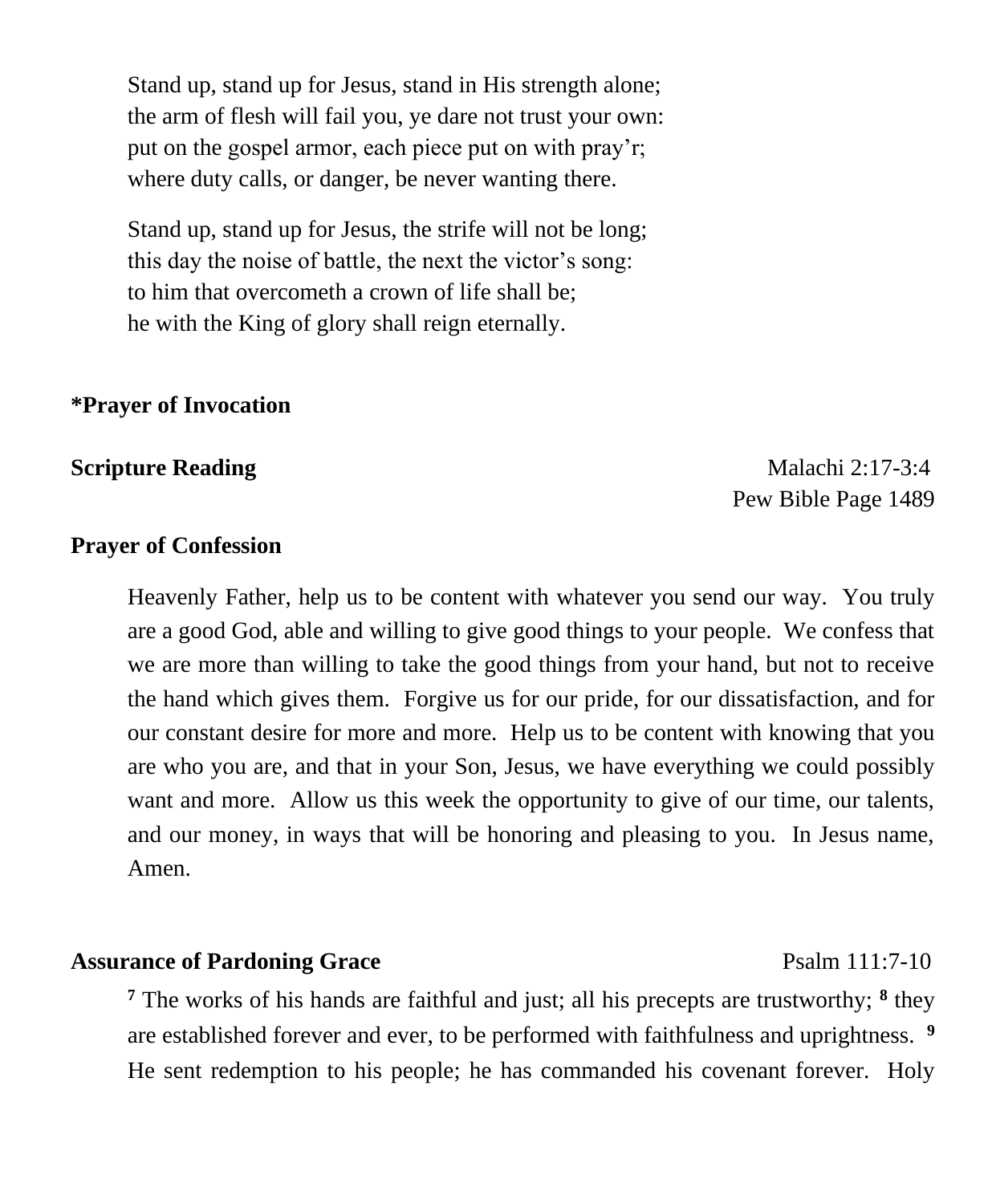and awesome is his name! **<sup>10</sup>** The fear of the Lord is the beginning of wisdom; all those who practice it have a good understanding. His praise endures forever!

| *Hymn of Thanksgiving                                       | I Will Sing of My Redeemer                                           | No. 650 |
|-------------------------------------------------------------|----------------------------------------------------------------------|---------|
|                                                             | I will sing of my Redeemer, and His wondrous love to me:             |         |
|                                                             | on the cruel cross He suffered, from the curse to set me free.       |         |
| <b>CHORUS:</b>                                              |                                                                      |         |
|                                                             | Sing, O sing of my Redeemer! With His blood He purchased me;         |         |
|                                                             | on the cross He sealed my pardon, paid the debt and made me free.    |         |
| I will tell the wondrous story, how my lost estate to save, |                                                                      |         |
|                                                             | in His boundless love and mercy, He the ransom freely gave. (CHORUS) |         |
|                                                             | I will praise my dear Redeemer, His triumphant pow'r I'll tell,      |         |
|                                                             | how the victory He giveth over sin and death and hell. (CHORUS)      |         |

I will sing of my Redeemer and His heav'nly love to me; He from death to life has brought me, Son of God, with Him to be. (CHORUS)

### **Westminster Shorter Catechism 17 - 19**

Q. 17 Into what estate did the fall bring mankind?

### **A. The fall brought mankind into an estate of sin and misery.**

- Q. 18 Wherein consists the sinfulness of that estate where into man fell?
- **A. The sinfulness of that estate where into man fell, consists in the guilt of Adam's first sin, the want of original righteousness, and the corruption of his whole nature, which is commonly called original sin; together with all actual transgressions which proceed from it.**
- Q. 19 What is the misery of that estate where into man fell?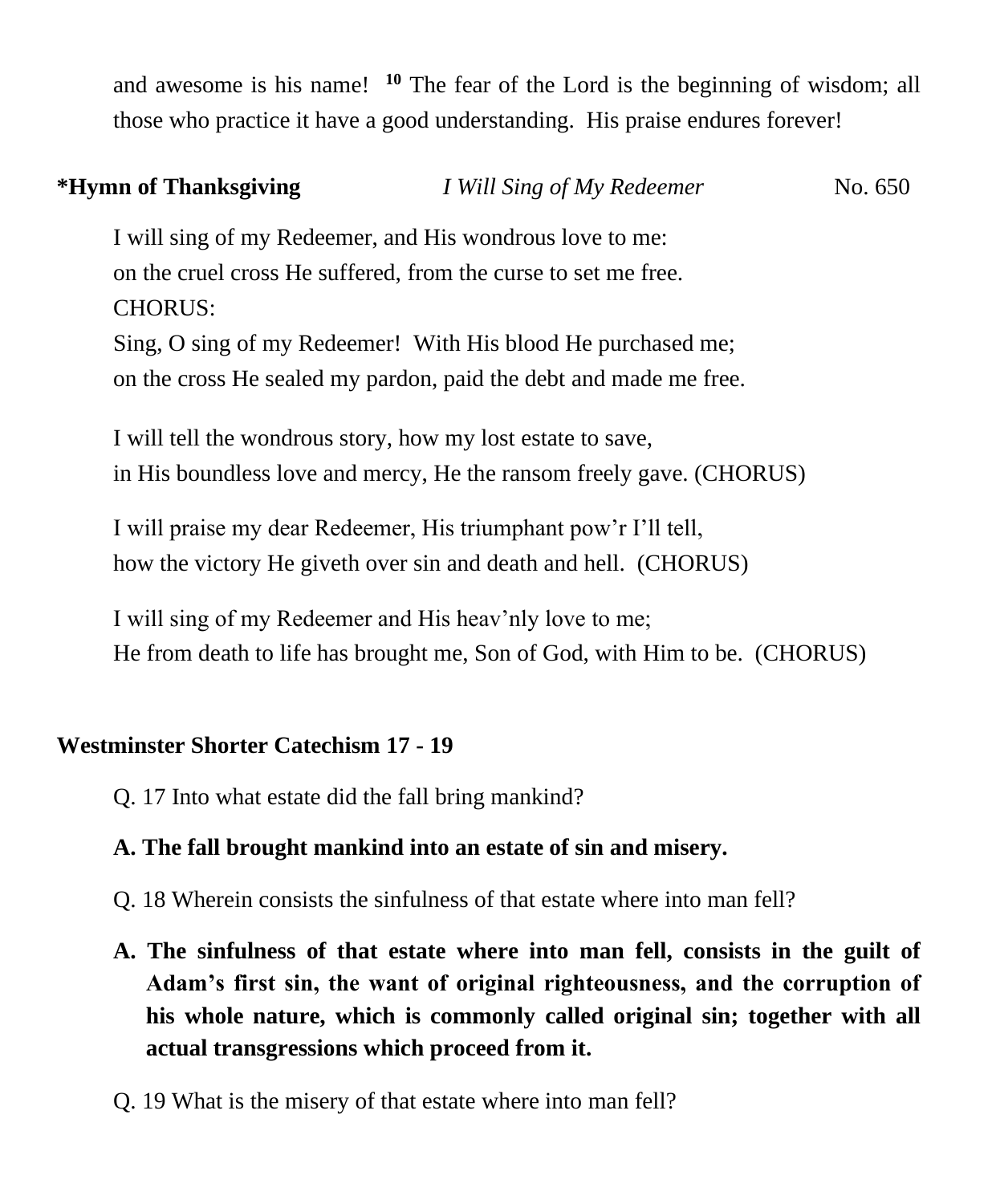**A. All mankind by their fall lost communion with God, are under his wrath and curse, and so made liable to all the miseries of this life, to death itself, and to the pains of hell forever.**

**Prayer of Intercession**

| <b>Tithes and Offering</b>                                                                  | Grace Greater Than our Sin                                                                                                                                                       | arr. Shackley                                                                                  |
|---------------------------------------------------------------------------------------------|----------------------------------------------------------------------------------------------------------------------------------------------------------------------------------|------------------------------------------------------------------------------------------------|
| *Hymn of Preparation                                                                        | A Debtor to Mercy Alone                                                                                                                                                          | No. 463                                                                                        |
|                                                                                             |                                                                                                                                                                                  |                                                                                                |
|                                                                                             |                                                                                                                                                                                  |                                                                                                |
| debt - or<br>to<br>A<br>The work which his<br>My name from the                              | $mer - cy = a - lone,$<br>of<br>$cov - e$ - nant mer<br>of his<br>good - ness be - gan,<br>the arm<br>palms of his hands e - ter - ni - ty                                       | <b>CV</b><br>strength will com-<br>will<br>not<br>$e -$                                        |
|                                                                                             |                                                                                                                                                                                  |                                                                                                |
| with your<br>sing;<br>nor fear,<br>plete;<br>his prom - ise<br>im-pressed on<br>rase,       | righ-teous-ness on,<br>my<br>and<br>and<br>$a - men$ ,<br>is<br>yea<br>heart it re-mains,<br>his                                                                                 | per - son and of - f'ring to<br>nev - er was for - feit - ed<br>in marks of in - del - i - ble |
|                                                                                             |                                                                                                                                                                                  |                                                                                                |
| bring.<br><b>The</b><br>ter - rors of<br><b>Things</b><br>yet.<br>Yes.<br>I<br>to<br>grace. | with me<br>and of God<br>law<br>can<br>all<br>things<br>ffu - ture, nor things that are now,<br>nor<br>shall en - dure,<br>the end<br>as<br>sure<br>as                           | have noth - ing to<br>$be - low$<br>or $a -$<br>the ear - nest is                              |
|                                                                                             |                                                                                                                                                                                  |                                                                                                |
| do;<br>my<br>bove, can make him his pur-pose for-go,                                        | Sav - ior's o - be-dience and blood hide all my trans - gres-sions from view.<br>sev-er<br>my<br>or<br>giv'n; more hap - py, but not more se-cure, the glo-ri-fied<br>spir - its | soul from his love.<br>in heav'n.                                                              |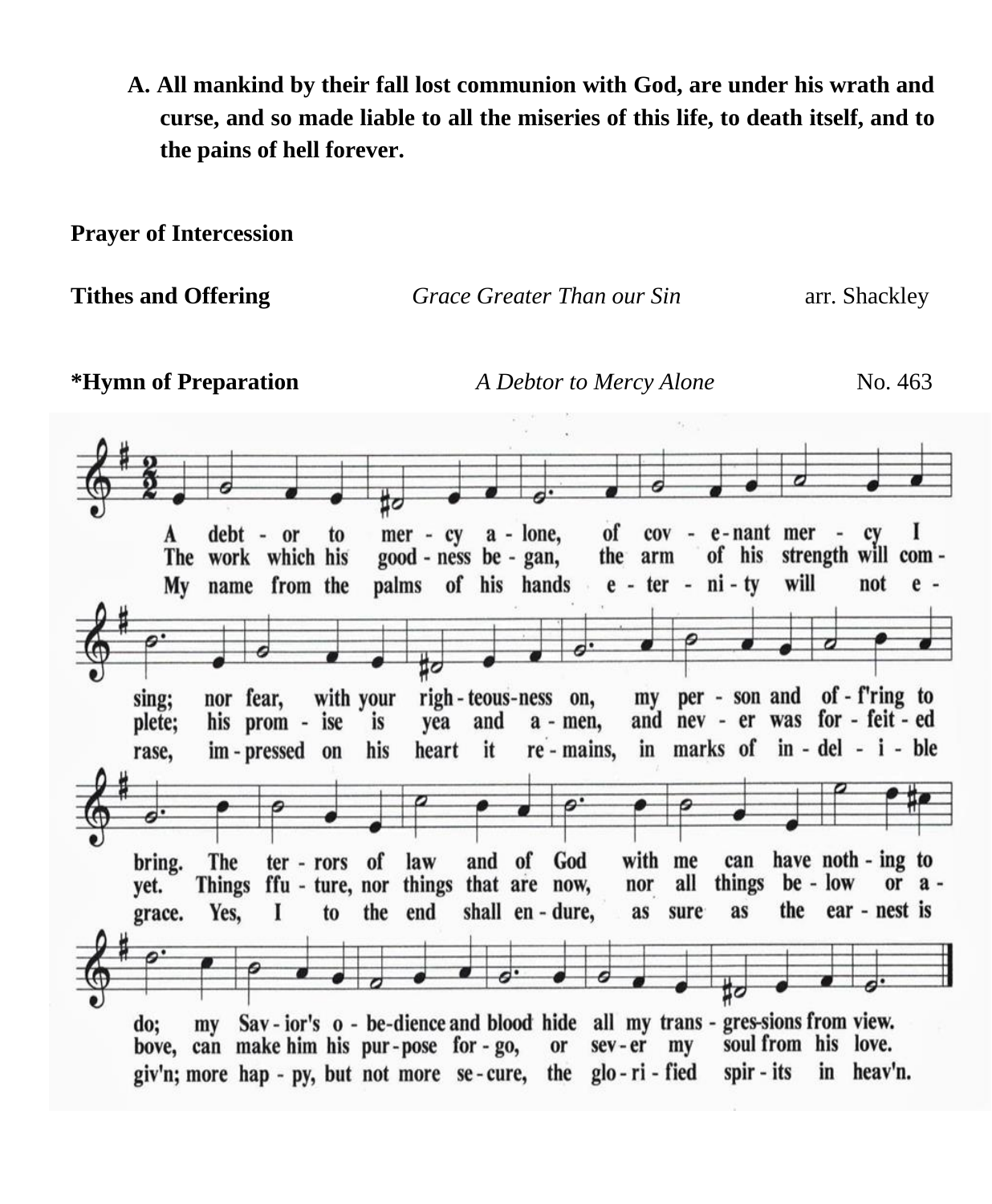**Sermon John the Baptizer** Luke 1:5-25 Pew Bible Page 1587

Sermon Outline

1. Ordinary Life

2. Out of the Ordinary

3. Extraordinary Results

**Sermon Text for Next Sunday, February 9: Luke 1:26-38**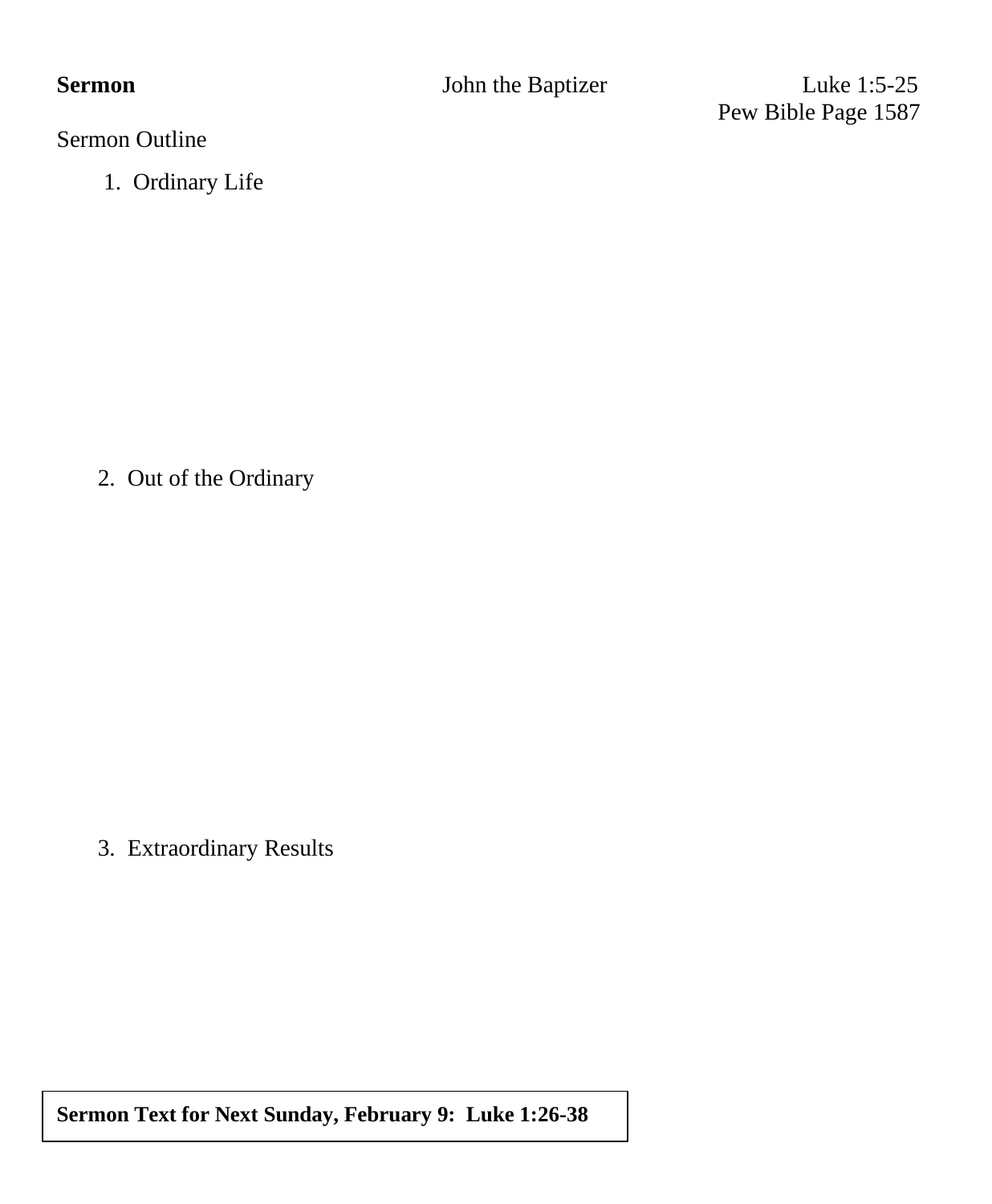Questions for Further Reflection:

- 1. The Christian life is many things, but is it exciting? Should it be so? How do you think most young people today view Christianity? Is this an accurate view?
- 2. Do angels still appear to us today? Have you ever seen one?
- 3. How can you honor and serve God in/with the ordinary moments of life?
- 4. What are some things that you've always dreamed about having? Would you be okay if these dreams were never realized? Why or why not?
- 5. Have you ever been called to persevere in prayer? Share a bit about that experience and how that changed you personally.

#### **Celebration of the Lord's Supper**

Please hold the elements so that we may all partake together. The bread set apart is gluten free. We use wine in the Lord's Supper, however, for those who prefer, grape juice is provided in the outer ring of the tray.

| *Hymn of Response                     | Love of God                                                                                                                                             | See next page |
|---------------------------------------|---------------------------------------------------------------------------------------------------------------------------------------------------------|---------------|
| <i>*</i> Benediction                  |                                                                                                                                                         |               |
| *Gloria Patri                         |                                                                                                                                                         | No. 735       |
|                                       | Glory be to the Father, and to the Son, and to the Holy Ghost; as it was in the<br>beginning, is now, and ever shall be, world without end. Amen, amen. |               |
| <i>*Postlude</i>                      | <b>Be Thou My Vision</b>                                                                                                                                | arr. Smith    |
| * Congregation: Please stand as able. |                                                                                                                                                         |               |
|                                       | * * * * * * * *                                                                                                                                         |               |
| <b>Piano</b>                          |                                                                                                                                                         | Denise O'Neal |

**Intercessory Prayer** Andrew Gretzinger, Pastor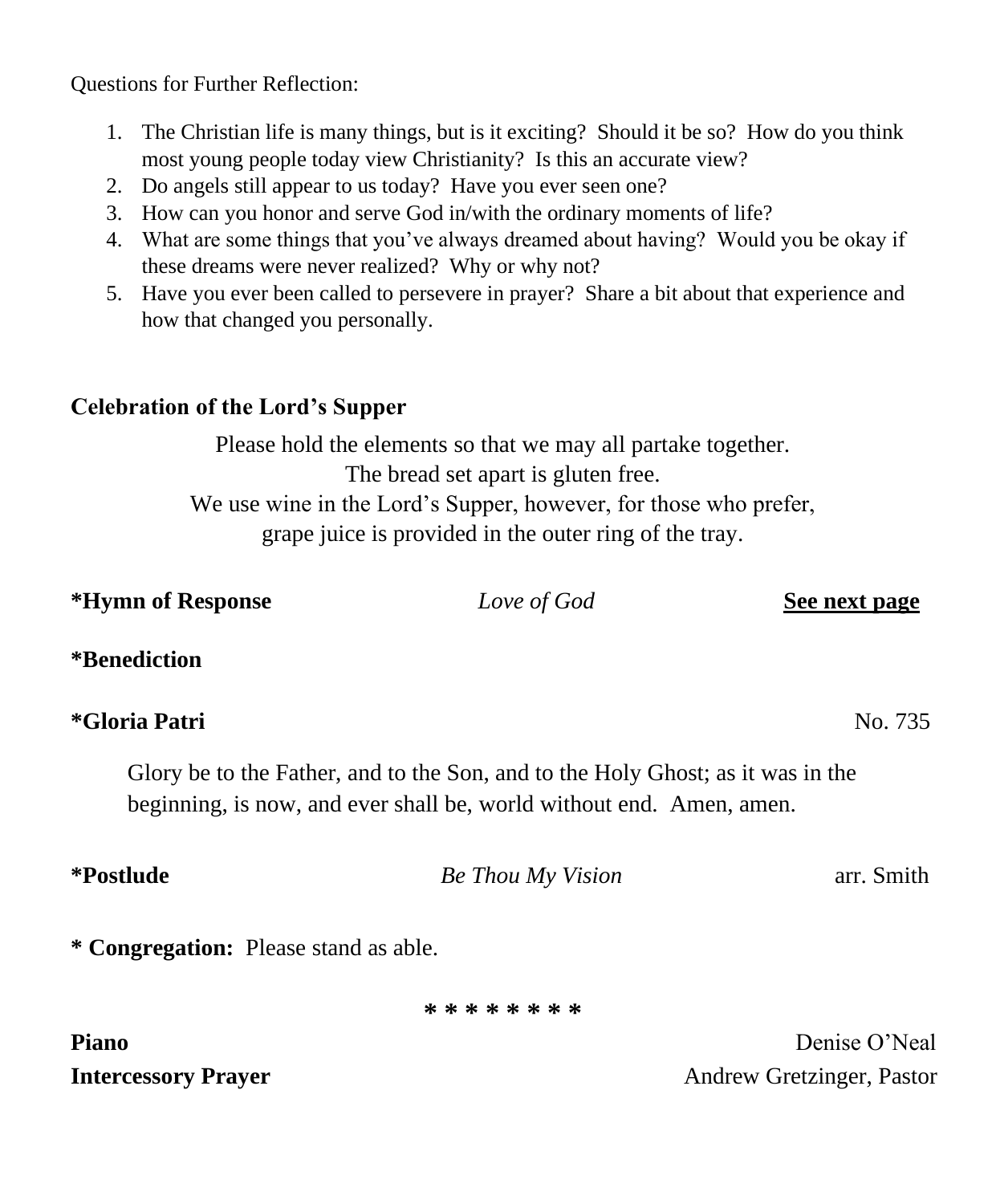#### *Love of God*



Words & Music by Getty & Townend; Copyright © 2007 Thankyou Music All rights reserved. Used by permission. CCLI #376630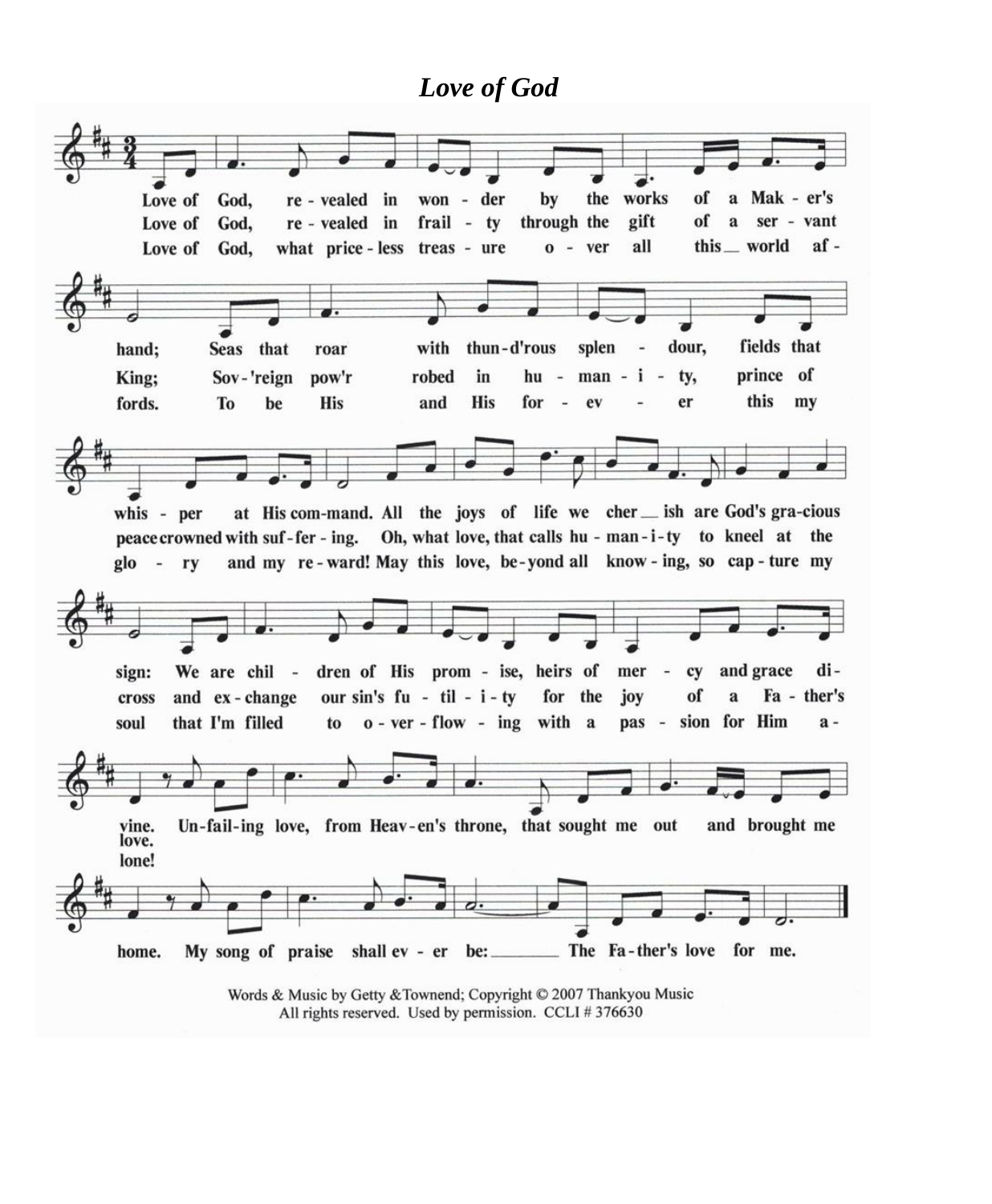## **Serving the Lord**

|                         | 2/02        | 2/09        | 2/16                |
|-------------------------|-------------|-------------|---------------------|
|                         | L. Martin,  | L. Hrivnak, | L. Martin,          |
| <b>AM Nursery</b>       | Grace M.    | Krystal T.  | Grace M.            |
| Greeters                | C.L. Yonker | DeGroot     | <b>Hrivnak</b>      |
| <b>Communion Helper</b> | Grayden L.  |             |                     |
| <b>Treats</b>           | O'Neal      | Lash        | Hrivnak             |
| Serve/Cleanup           | O'Neal      | Lash        | <b>Hrivnak</b>      |
| Audio                   | J. Martin   | B. Schoon   | <b>B.</b> Armstrong |
| Elder of the Week       | Gretzinger  | Schoon      | Stoltzfus           |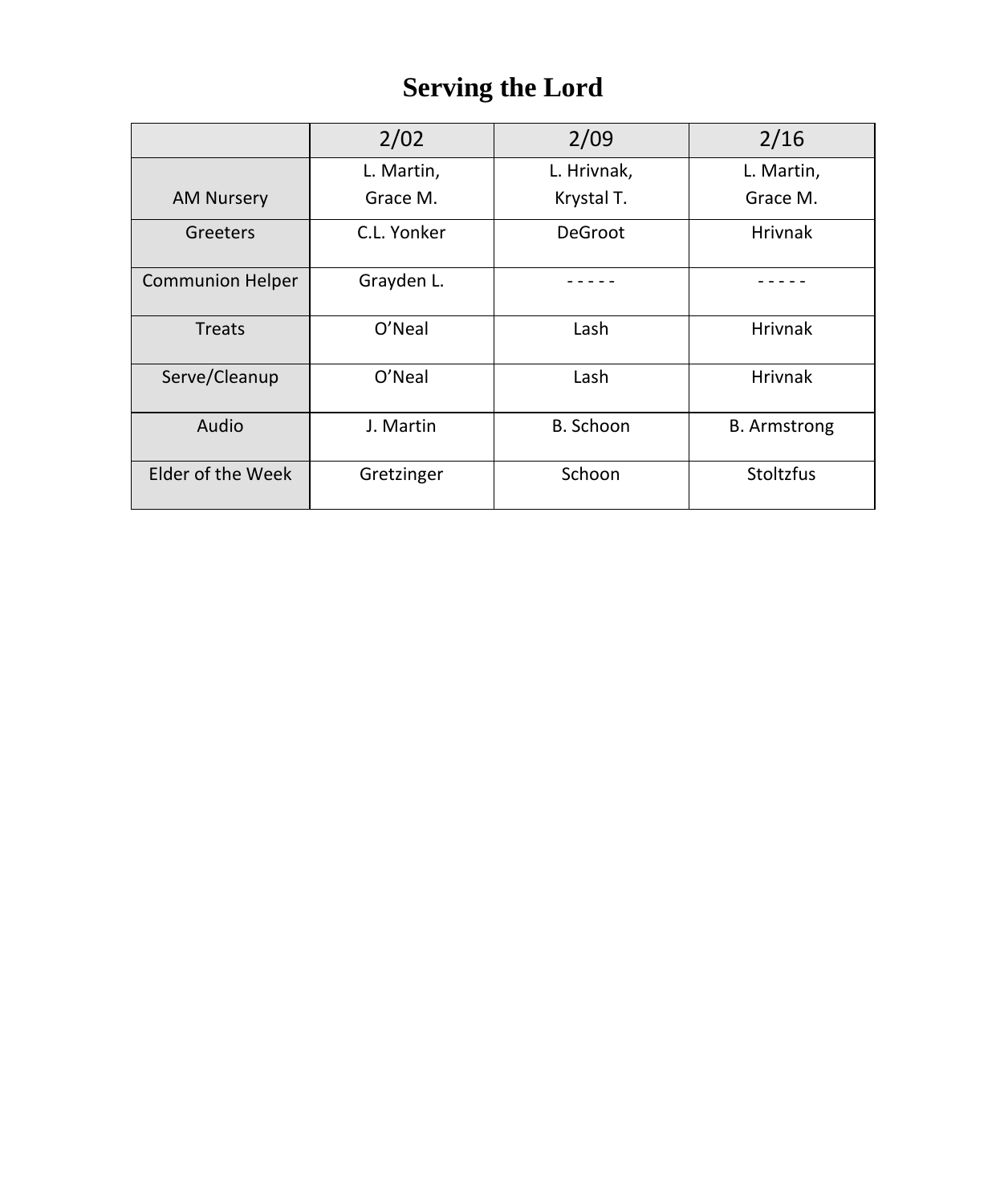## **Weekly Calendar**

| <b>TIME</b> | <b>EVENT</b>                        |
|-------------|-------------------------------------|
| 9:00 AM     | <b>Opening Exercises</b>            |
| 9:15 AM     | <b>Sunday School Classes</b>        |
| 10:30 AM    | Worship Service & The Lord's Supper |
| 12:30 PM    | <b>Communicants Class</b>           |
| 5:00 PM     | Youth Bible Study                   |
| 6:00 PM     | Elder's Meeting                     |
| 9:30 AM     | Ladies' Bible Study                 |
| 6:00 PM     | <b>Stoltzfus Care Group</b>         |
| 9:00 AM     | <b>Opening Exercises</b>            |
| 9:15 AM     | <b>Sunday School Classes</b>        |
| 10:30 AM    | <b>Worship Service</b>              |
| 12:30 PM    | <b>Communicants Class</b>           |
| 6:00 PM     | <b>Prayer Meeting</b>               |
|             |                                     |

## **Important Upcoming Events**

| <b>SAT 2/15</b>  | 5:30 PM           | Newlywed Game & Dinner                        |
|------------------|-------------------|-----------------------------------------------|
| <b>THUR 3/05</b> | $6:00 \text{ PM}$ | <b>First Financial Peace University Class</b> |



# **February Birthdays & Anniversaries**

| $4th$ Reuben McAuley $5th$ Velma Grass                                     |                      | 11 <sup>th</sup> Cherie Lee Yonker |
|----------------------------------------------------------------------------|----------------------|------------------------------------|
| $15th$ Felicia Armstrong $18th$ Phyllis Sederberg $23rd$ Melissa Stoltzfus |                      |                                    |
| $24th$ Dean Lauer                                                          | $28th$ Barb Terpstra |                                    |

29<sup>th</sup> Pete & Arlene Lanenga's anniversary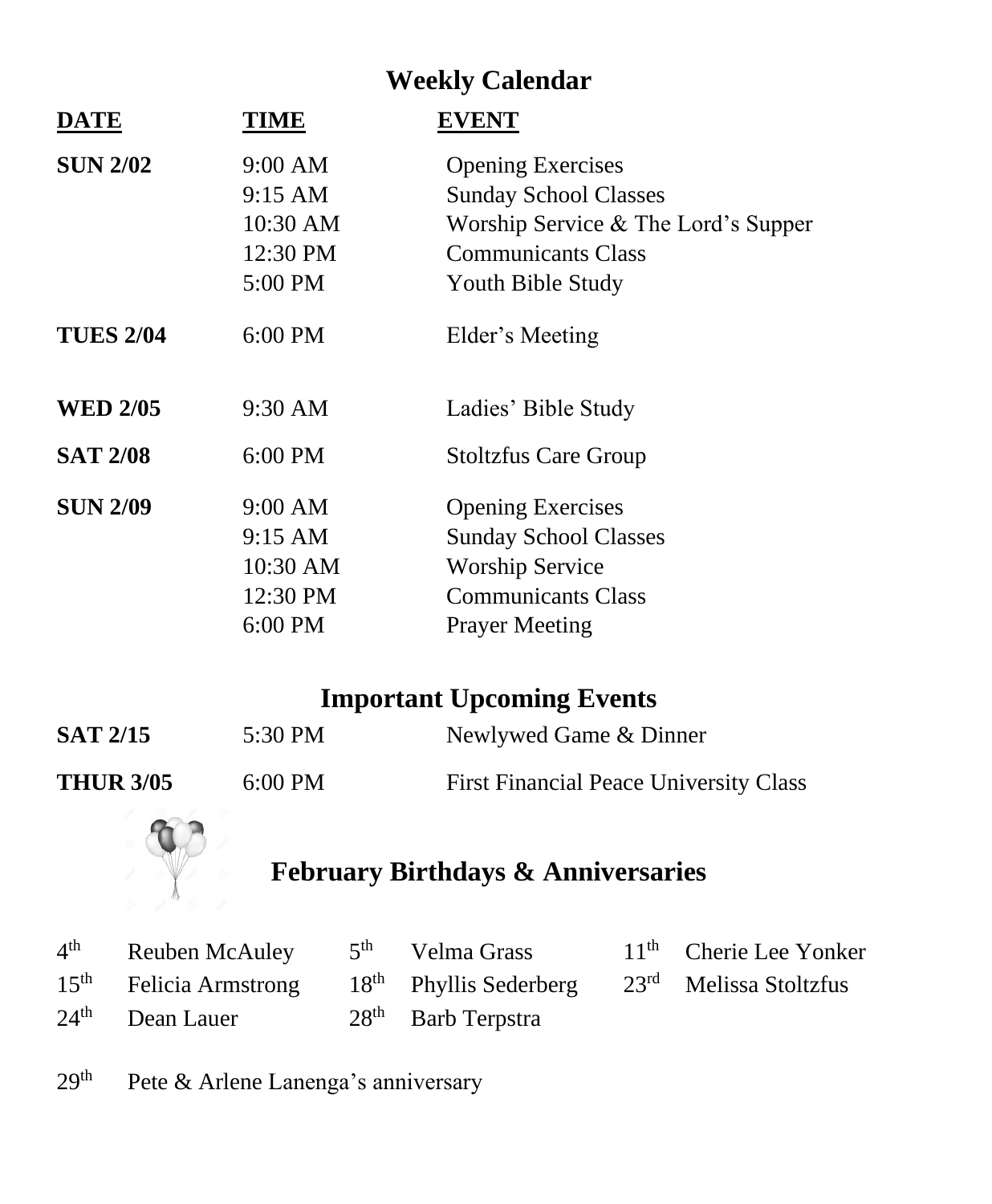#### **Announcements**

 **The Lord's Supper:** The Lord's Supper will be celebrated today. An offering for the Deacon's Fund will be received at the back of the sanctuary.

 **The Annual Corporation Meeting:** The annual meeting was held this past Wednesday and the 2020 budget was presented and approved. Session Updates were also presented by Pastor Andrew. This included his reading parts of the Sabbath Day Encouragement statement outlined by the Session (see the insert in this bulletin for additional information). It was also noted that a new committee is being introduced called the *Youth and Family Committee* and the goal is for parents and interested members in the congregation to disciple and encourage the children and youth in our congregation. If you are interested, please contact Pastor Andrew [\(andrew.gretzinger@goodshepherdpca.net\)](mailto:andrew.gretzinger@goodshepherdpca.net) and/or Jenni Gretzinger (jengretz@hotmail.com). And finally the Session has been working on our current membership role and it was noted that last year there were 91 members for the proposed askings on the Mission's Budget and this year there are 69 members. Continue to pray for Good Shepherd as we work together to advance God's work here in this church and community.

 **Directory Pictures:** If you indicated that you would like your picture taken for the 2020 Church Directory, please meet in front of church immediately after the service. Lorrie Martin has graciously agreed to take your picture.

 **Communicants Classes:** While children of believers are considered part of the visible church, they are non-communing members (do not participate in the Lord's Supper) until they personally own and profess faith in Jesus. If your child is interested in taking this class, please sign up on the sheet in the foyer. The six classes are scheduled after church today through March 8 at 12:30 pm at the Gretzinger's house. At least one parent is expected to accompany the child(ren) to the class.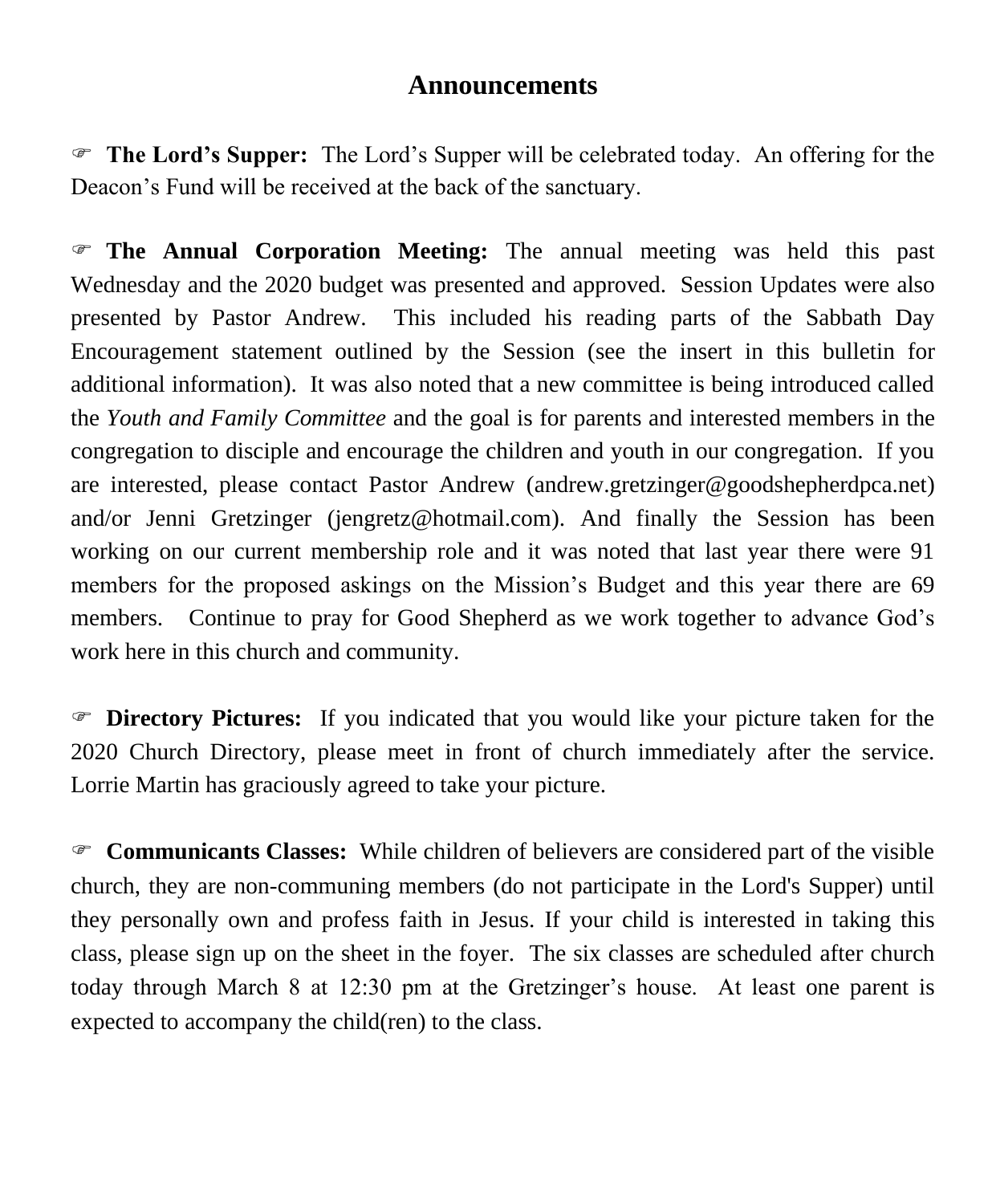**2020 Church Directory:** There are several copies of updated directories on the table in the narthex. This will be the last week for you to review the information listed for your family and make any corrections necessary in one of the directories. Especially check your cell phone numbers and your email addresses. **Put a check by your name on the Sign-up sheet to let Sandy know that your information is correct and/or you have made corrections.** You can also indicate on this sheet if you want a physical/printed directory or prefer to get it from the church's website. Since the directory is available on the church's website under "Members," you can type in your *User Name* and *Password* to view and download the 2020 Directory once it is updated. Also, many of the pictures are very outdated. If you have an updated picture you want in the directory, please attach it to an email and send it to the church office sometime this week. Contact Sandy DeGroot if you have questions. Every family who requests a physical copy of the new directory will receive one within the next few weeks.

 **Ladies' Bible Study:** The next Ladies' Bible Study will begin this Wednesday, February 5. They will be studying *Trusting God* by Jerry Bridges. Christianbook.com's summary states, "Does trusting God come easily to you - until adversity strikes? Amid troubles and tribulation do you sometimes doubt whether He cares? Exploring three essential truths about God - His complete sovereignty, His infinite wisdom, and His perfect love." See Jenni Gretzinger, Lucy Hrivnak, or Valerie Lash if you have any questions.

 **Baby Bottles:** The Women's Center of Northwest Indiana is having its annual fundraiser. Please fill the baby bottles that are available in the narthex with change, bills, or a check, and pray for the child named inside. Please return the bottles to the box in the narthex as the deadline is next Sunday, February 9.

 **Bridal Shower:** The women of the church are invited to a bridal shower for Elyssa O'Neal on February 29 at 10 am. It will be held at our church building. More information to come.